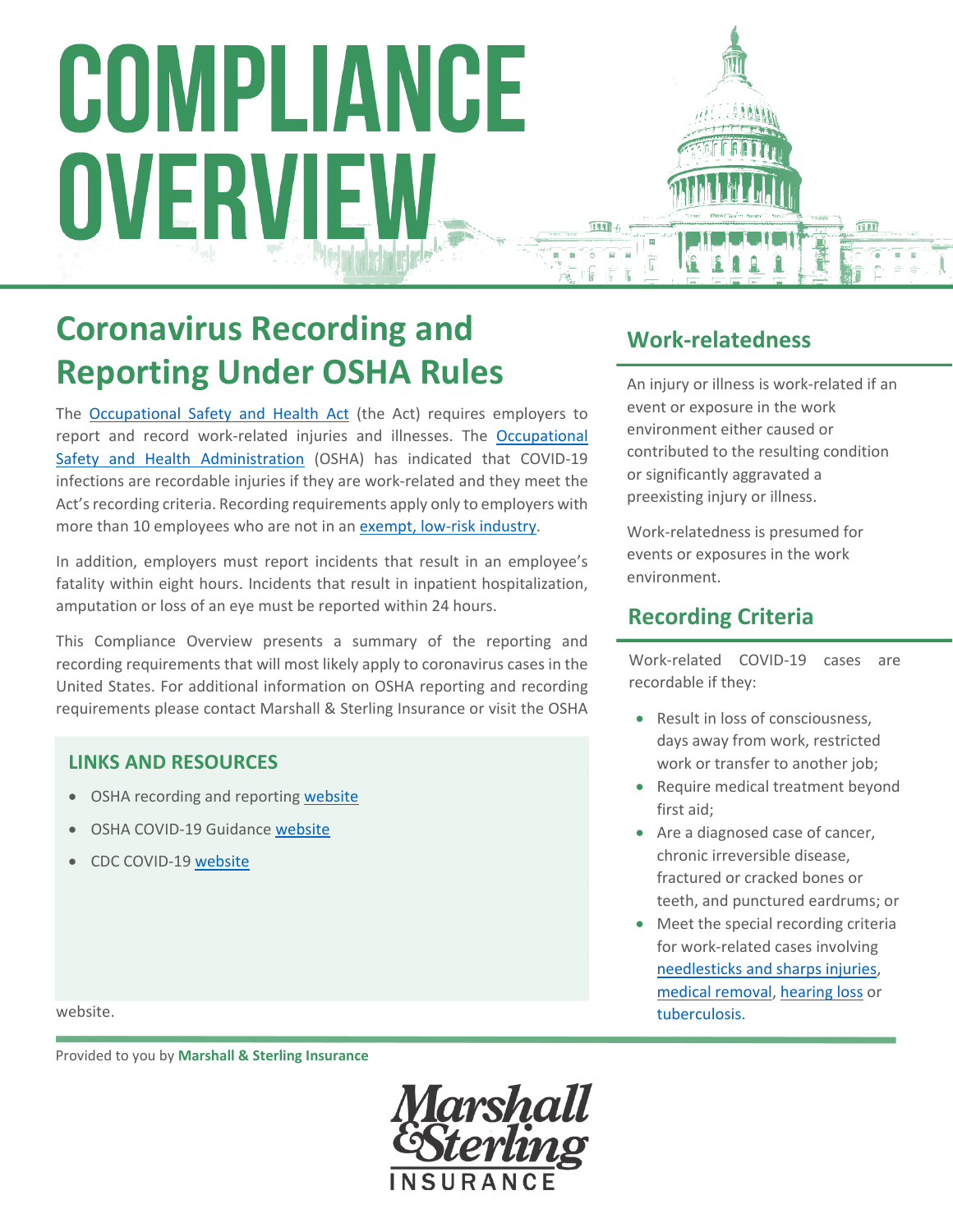# **COMPLIANCE OVERVIEW**

# **Recording COVID‐19 Cases**

OSHA has clarified that COVID‐19 can be a recordable illness if a worker is infected as a result of performing their work-related duties. Employers can use the graphic on the right to determine whether incidents should be recorded under the Act.

However, employers are only responsible for recording cases of COVID‐19 if all of the following are met:

- **1.** The case is a confirmed case of COVID‐19 (see CDC information on persons under investigation and presumptive positive and laboratory‐confirmed cases of COVID‐ 19);
- **2.** The case is work-related, as defined by 29 CFR 1904.5; and
- **3.** The case involves one or more of the general recording criteria set forth in 29 CFR 1904.7 (e.g., medical treatment beyond first aid, or days away from work).



OSHA's definition of a recordable illness includes "both acute and chronic illnesses, such as, but not limited to, a skin disease, respiratory disorder or poisoning." This definition is limited to abnormal conditions or disorders that exclude the common cold and the seasonal flu. This can make it difficult when employees show up to work with coronavirus-like symptoms, such as a high fever or coughing. For this reason, employers should wait until they have a confirmed COVID-19 diagnosis before starting a recordability analysis.

# **Reporting COVID‐19 Cases**

As mentioned above, COVID‐19 cases must be reported if they are **work‐related** and result in a **fatality** (within eight hours), inpatient hospitalization, amputation or loss of an eye (within 24 hours). The reporting periods begin as soon as the employer learns about the work-related incident, even if there is a delay between the time the incident takes place and the time the incident is reported to the employer.

If the OSHA area office is closed, employers are expected to report these incidents by phone at **1‐800‐321‐OSHA (6742)** or the reporting application located on OSHA's public website at **www.osha.gov**. OSHA reports must include the following information:

- $\triangledown$  The establishment name:
- $\triangledown$  The location of the work-related incident:

This Compliance Overview is not intended to be exhaustive nor should any discussion or opinions be construed<br>as legal advice. Readers should contact legal counsel for legal advice. ©2020 Zywave, Inc. All rights reserved.